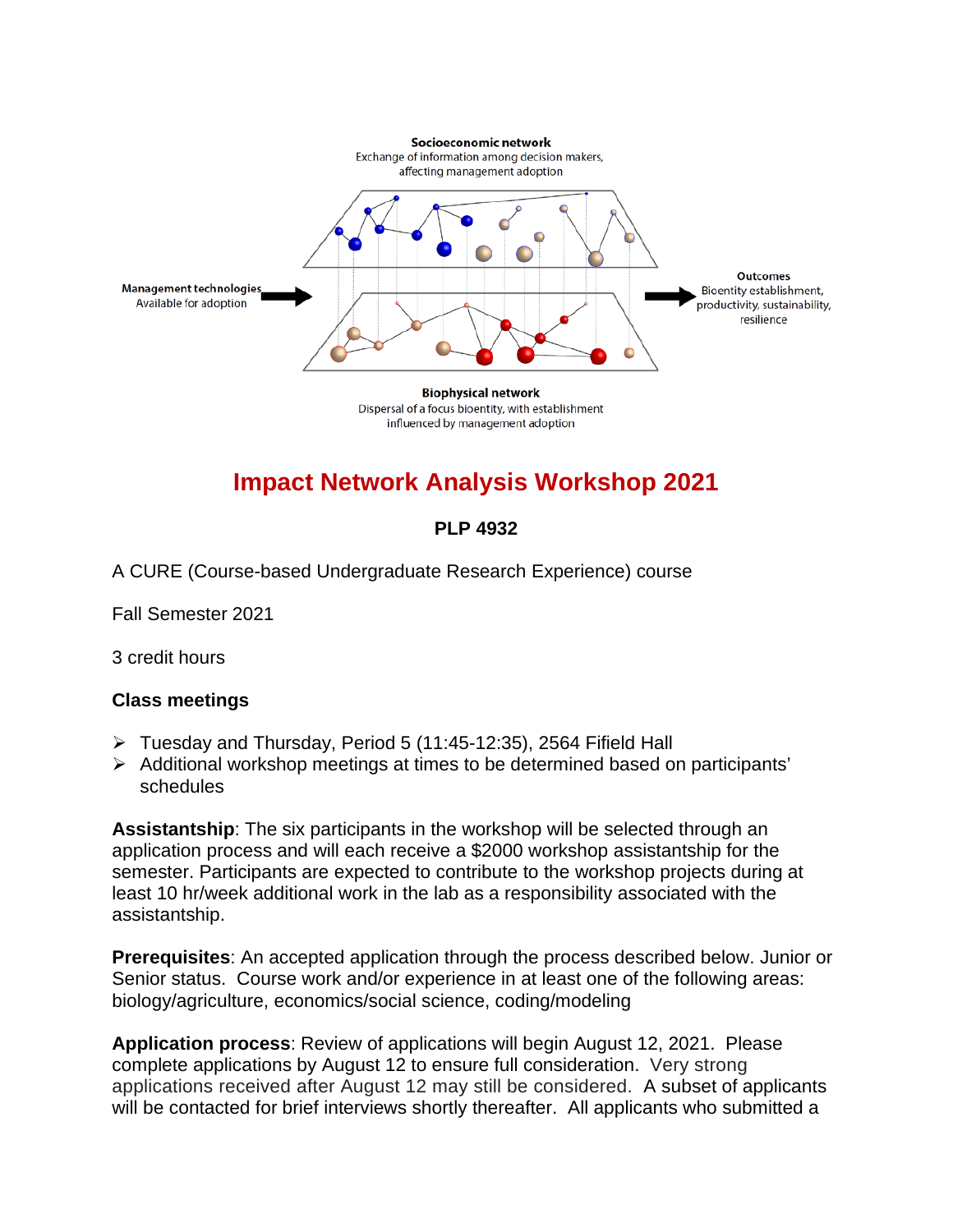complete application will learn the outcome of their application before August 20, 2021. More information about the application process is available at <https://www.garrettlab.com/ina-workshop-fall-2021/>

## **Instructors**

Dr. Karen A. Garrett [\(garrettlab.com\)](http://www.garrettlab.com/) Plant Pathology, Food Systems Institute, Emerging Pathogens Institute Office: 2411 Fifield Hall Email: [karengarrett@ufl.edu](mailto:karengarrett@ufl.edu)

Berea A. Etherton, Graduate Research Assistant

Aaron I. Plex Sulá, Research Assistant

Yanru Xing [\(yanruxing@ufl.edu\)](mailto:yanruxing@ufl.edu), Research Associate

**Course materials access**: invitation to Teams will be provided to participants

**Office hours**: To be arranged based on participants' schedules

## **Course overview**

As a team, students will develop two research manuscripts for submission to peerreviewed journals. Based on students' experience and interests, they may take the roles of biologists/agriculturalists, economists/social scientists, and/or coders/modelers in contributing to these manuscripts. Students will gain experience using the R programming environment for scenario analysis using the impact network analysis (INA) framework and R package. Students will collaborate with more experienced researchers in the Garrett Lab.

The two projects will be developed in collaboration with (a) scientists in the CGIAR [\(https://www.cgiar.org/\)](https://www.cgiar.org/) working on improving seed systems [\(https://tools4seedsystems.org/\)](https://tools4seedsystems.org/) in Tanzania, Uganda, Ethiopia, and/or Haiti, and (b) scientists in APHIS [\(https://www.aphis.usda.gov/aphis/home/\)](https://www.aphis.usda.gov/aphis/home/) working on protecting food production in Florida from new pathogens and insect pests. In the workshop we will analyze data collected by these groups.

The course will apply and build on tools in this framework: Garrett, K. A. 2021. Impact network analysis and the INA R package: Decision support for regional management interventions. Methods in Ecology and Evolution. [open [access link\]](https://besjournals.onlinelibrary.wiley.com/doi/10.1111/2041-210X.13655)

## **Course learning objectives**

Participants who have completed this course will be able to …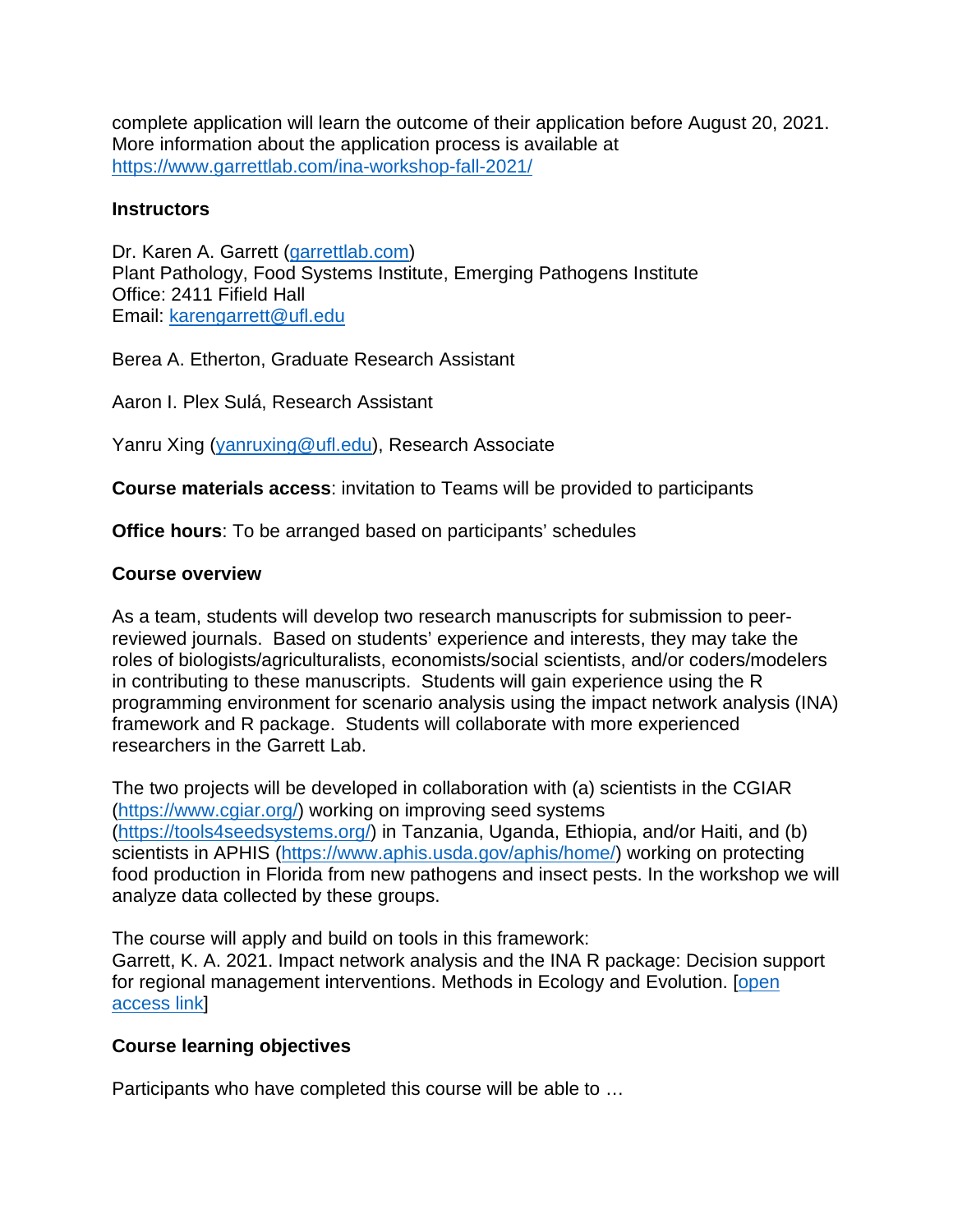- *Prepare a scientific manuscript for submission to a peer-reviewed journal*
- $\triangleright$  Prepare annotated bibliographies as part of the process of developing scientific manuscripts
- $\triangleright$  Use the R programming environment for general network analyses, as well as application of the INA R package
- $\triangleright$  Provide feedback on the development of scientific manuscripts to collaborators
- $\triangleright$  Work in an interdisciplinary team

## **Course outline** (*as of 3 August 2021 – subject to minor changes*)

Course assignments to be turned in or presented by students are indicated in bold

Note that this course meets simultaneously with PLP 6701 during the first 2/3 of the semester (Tuesday and Thursday, Period 5), *but has different assignments* [https://www.garrettlab.com/wp-content/uploads/2021/08/PLP-6701-Impact-through-](https://www.garrettlab.com/wp-content/uploads/2021/08/PLP-6701-Impact-through-Networks-2021-syllabus-v1.pdf)[Networks-2021-syllabus-v1.pdf](https://www.garrettlab.com/wp-content/uploads/2021/08/PLP-6701-Impact-through-Networks-2021-syllabus-v1.pdf)

|                      | <b>Course meetings with PLP 6701</b>                                                                                               | PLP 4932 workshop activities |
|----------------------|------------------------------------------------------------------------------------------------------------------------------------|------------------------------|
| Aug<br>24, 26        | Introduction to networks and<br>Introduction to R, Part 1                                                                          | Introduction to the workshop |
| Aug<br>31,<br>Sept 2 | Introduction to networks and<br>Introduction to R, Part 2                                                                          | <b>Weekly reports</b>        |
| Sept 7,<br>9         | Epidemic networks, Describing<br>noes in R                                                                                         | <b>Weekly reports</b>        |
| Sept<br>14, 16       | Microbiome networks, Visualizing<br>and describing networks in R                                                                   | <b>Weekly reports</b>        |
| Sept<br>21, 23       | Networks of association in R,<br>Visualizing and describing<br>networks in R                                                       | <b>Weekly reports</b>        |
| Sept<br>28, 30       | Multilayer networks                                                                                                                | <b>Weekly reports</b>        |
| Oct 5,<br>7          | Gene networks, Bayesian<br>networks                                                                                                | <b>Weekly reports</b>        |
| Oct 12,<br>14        | Mathematical models of networks<br>in R, Exponential random graph<br>models in R                                                   | <b>Weekly reports</b>        |
| Oct 19,<br>21        | Survey of other network types<br>('omics, economics, ecology,<br>communication, etc.), and more<br>mathematical models of networks | <b>Weekly reports</b>        |
| Oct 26,<br>28        | Social networks, Networks and<br>meta-populations in landscapes                                                                    | <b>Weekly reports</b>        |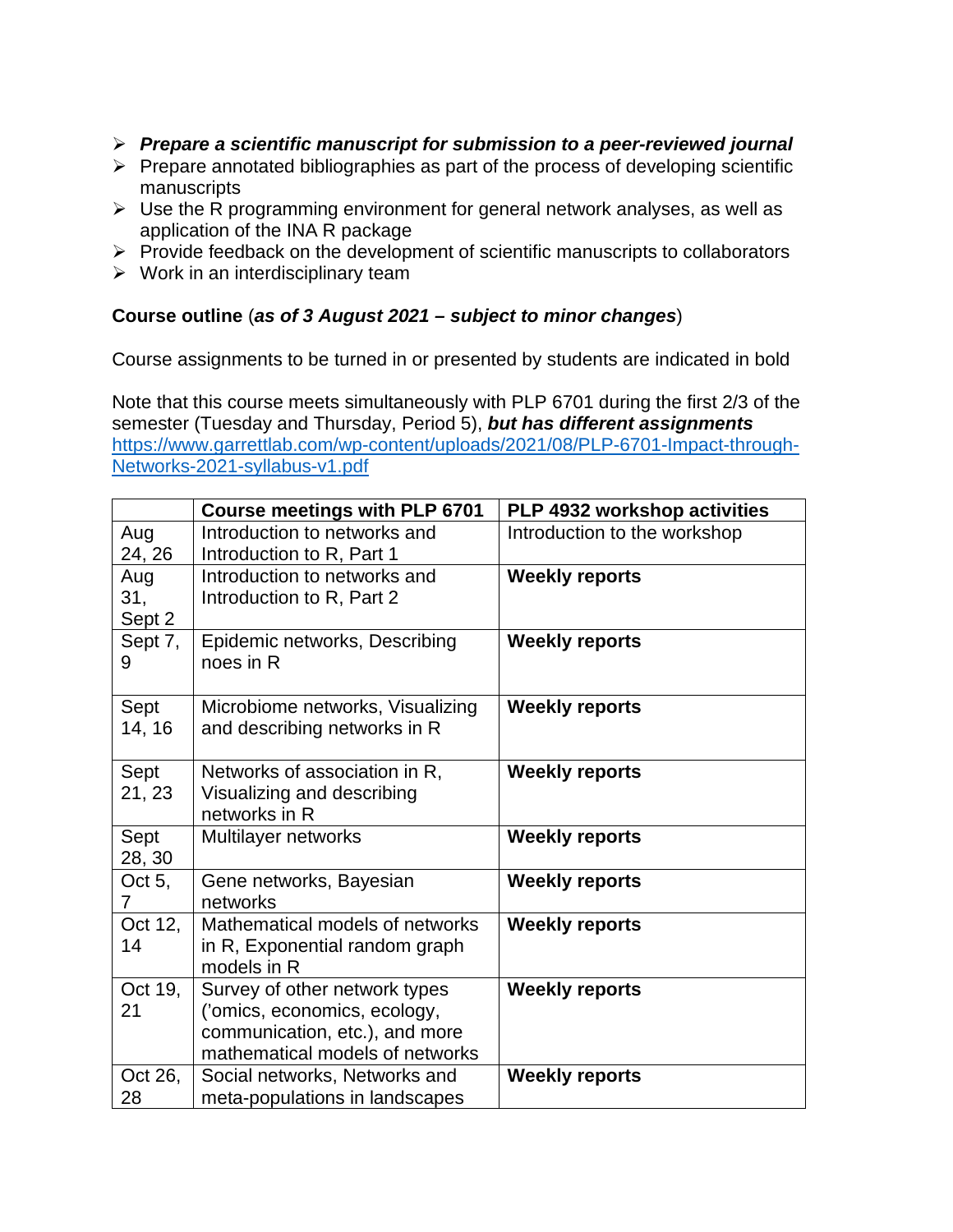| Nov 2,        | Evaluating impact in networks     | <b>**First draft of manuscripts</b>   |
|---------------|-----------------------------------|---------------------------------------|
| 4             | Value of information              | presented, with feedback              |
| Nov 9,        | Veterans Day:                     | Weekly reports about updates          |
| 11            | no classes Nov 11                 | to manuscript                         |
| Nov           |                                   | Weekly reports about updates          |
| 16, 18        |                                   | to manuscript                         |
| Nov           | Thanksgiving vacation: no classes | Weekly reports about updates          |
| 23, 25        | Nov 24-26                         | to manuscript                         |
| Nov           |                                   | Weekly reports about updates          |
| 30,           |                                   | to manuscript                         |
| Dec 2         |                                   |                                       |
| Dec 7,        | Reading days: no classes Dec 8-   | Weekly reports about updates          |
| 9             | 10                                | to manuscript                         |
| <b>Finals</b> |                                   | <b>**Final version of manuscripts</b> |
| week          |                                   | presented                             |

**Workshop team structure:** The 2 teams will consist of 2 students focusing on biology/agriculture, 2 students focusing on economics/social sciences, and 2 students focusing on coding/modeling. Each student will be the lead for their subject area in one team and the assistant for their area in the other team.

**Authorship:** The workshop is designed to give students experience in being an author on a scientific paper. Students will not automatically be granted authorship; authorship criteria will be discussed in the class. The order of authorship will be determined based on the level of contributions of the authors, including their contributions through finalizing the manuscript for submission to a journal and through the revisions of the manuscript after the workshop is over.

## **Grading**

10% Workshop discussions 30% Weekly reports 20% Contributions to first draft of primary project 10% Contributions to first draft of secondary project 20% Contributions to final version of primary project 10% Contributions to final version of secondary project

*Workshop discussions*. When discussing the workshop projects, all participants are expected to contribute questions and ideas, and feedback for others' ideas. Discussions are evaluated based on a course rubric for contributing to discussions.

*Weekly reports*. Participants will prepare a weekly report to the group based on their progress developing project ideas and syntheses. This will include the development of an annotated bibliography and coding notebook, graded based on a course rubric. The weekly reports are designed to be early versions of the material that will be in the first complete draft of the projects.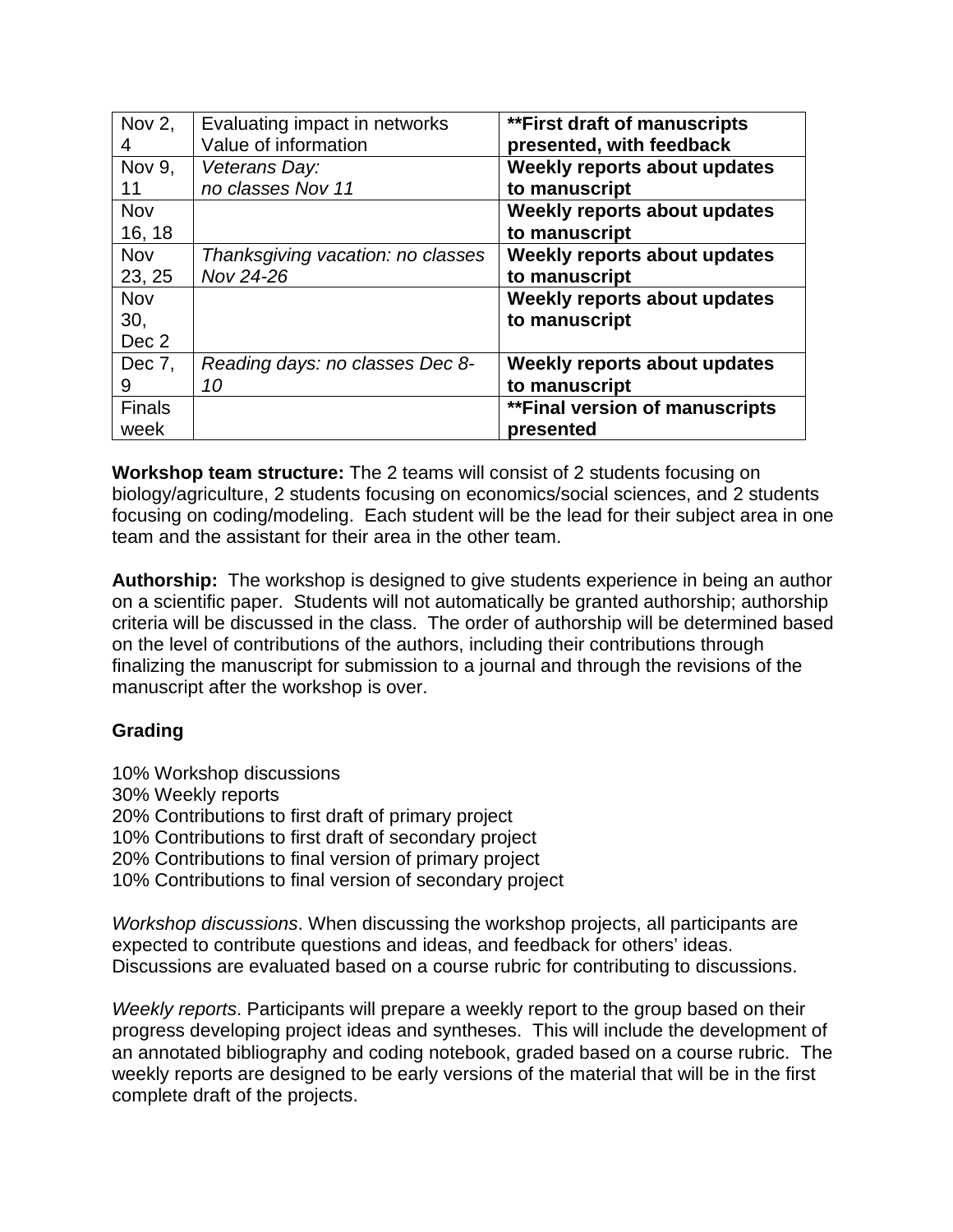*Contributions to first draft of primary and secondary projects*. Each participant will have a primary and secondary project. Depending on participants' roles in the project, they will prepare portions of the journal article text and analyses. Participants will make major contributions to their primary project and minor contributions to their secondary project. At the first draft stage, a draft of all the article components should be present.

*Contributions to final version of primary and secondary projects*. Participants will revise the sections of the journal article for which they are responsible, based on feedback from the group. At this stage, all the article components should be in final shape.

If the grade on an assignment appears incorrect, the process for requesting reconsideration of the grade is to prepare a written statement describing where the error lies, to be turned into the instructor within one week of receiving the grade.

Grades and Grade Points: For information on current UF policies for assigning grade points, see <https://catalog.ufl.edu/ugrad/current/regulations/info/grades.aspx>

*Grading scale:* 94-100 A; 90-93.99 A-; 87-89.99 B+; 84-86.99 B; 80-83.99 B-; 77-79.99 C+; 74-76.99 C; 70-73.99 C-; 67-69.99 D+; 64-66.99 D; 60-63.99 D-; 0-59.99 E

## **Required course materials**

There is no required textbook for this course. Materials for discussion will be provided to the class.

#### **Attendance and make-up policies**

This is a synchronous course, to make the most of interactions among participants. Discussion among course participants is an important part of the learning experience, so attendance is required. Three course meetings can be missed without explanation (with the exception of dates when the participant has a particular responsibility, such as leading discussions or presenting). Please alert the instructor if there is a serious health problem or other emergency.

Requirements for class attendance and make-up exams, assignments and other work are consistent with university policies that can be found at: [https://catalog.ufl.edu/ugrad/current/regulations/info/attendance.aspx.](https://catalog.ufl.edu/ugrad/current/regulations/info/attendance.aspx)

## **Accommodations for Students with Disabilities**

The Disability Resource Center coordinates the needed accommodations of students with disabilities. This includes registering disabilities, recommending academic accommodations within the classroom, accessing special adaptive computer equipment, providing interpretation services and mediating faculty-student disability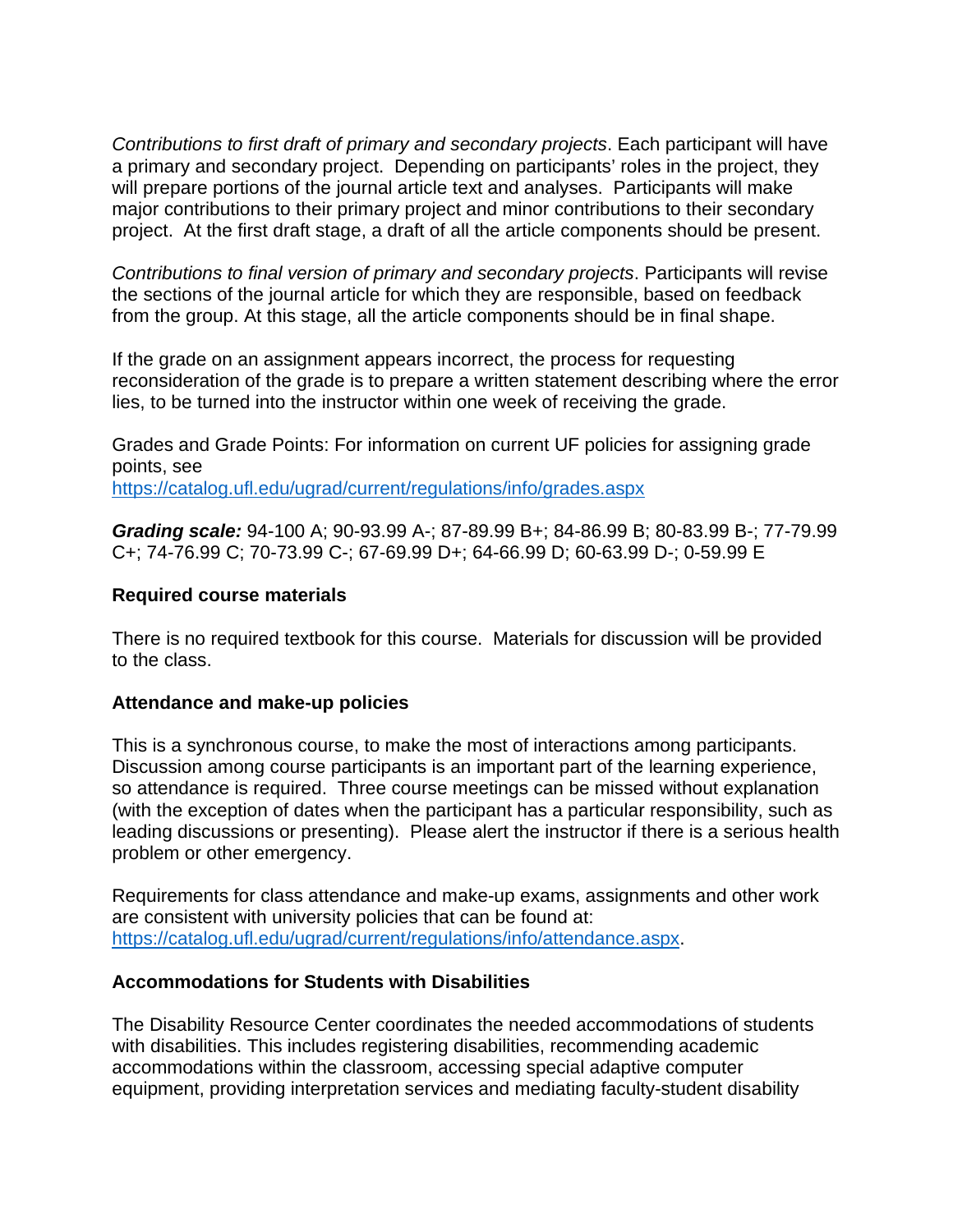related issues. Students should first register with the Disability Resource Center at 0001 Reid Hall, 352-392-8565, www.dso.ufl.edu/drc/ and provide appropriate documentation.

## **Recorded class sessions**

Our class sessions may be audio visually recorded for students in the class to refer back and for enrolled students who are unable to attend live. Students who participate with their camera engaged or utilize a profile image are agreeing to have their video or image recorded. If you are unwilling to consent to have your profile or video image recorded, be sure to keep your camera off and do not use a profile image. Likewise, students who un-mute during class and participate orally are agreeing to have their voices recorded. If you are not willing to consent to have your voice recorded during class, you will need to keep your mute button activated and communicate exclusively using the "chat" feature, which allows students to type questions and comments live. The chat will not be recorded or shared. As in all courses, unauthorized recording and unauthorized sharing of recorded materials is prohibited.

## **On-line course evaluation**

For this course, we will also ask students to anonymously provide some more specific recommendations for making the course as useful and interesting as possible, in both a mid-term survey and a final survey. This will be in addition to the general UF course assessment.

UF Policy: Students are expected to provide professional and respectful feedback on the quality of instruction in this course by completing course evaluations online via GatorEvals. Guidance on how to give feedback in a professional and respectful manner is available at [https://gatorevals.aa.ufl.edu/students/.](https://gatorevals.aa.ufl.edu/students/) Students will be notified when the evaluation period opens, and can complete evaluations through the email they receive from GatorEvals, in their Canvas course menu under GatorEvals, or via [https://ufl.bluera.com/ufl/.](https://ufl.bluera.com/ufl/) Summaries of course evaluation results are available to students at <https://gatorevals.aa.ufl.edu/public-results/>

## **Materials and supplies fees**

None

## **UF Policy on Academic Honesty**

As a student at the University of Florida, you have committed yourself to uphold the Honor Code, which includes the following pledge: "We, the members of the University of Florida community, pledge to hold ourselves and our peers to the highest standards of honesty and integrity." You are expected to exhibit behavior consistent with this commitment to the UF academic community, and on all work submitted for credit at the University of Florida, the following pledge is either required or implied: "On my honor, I have neither given nor received unauthorized aid in doing this assignment." It is assumed that you will complete all work independently in each course unless the